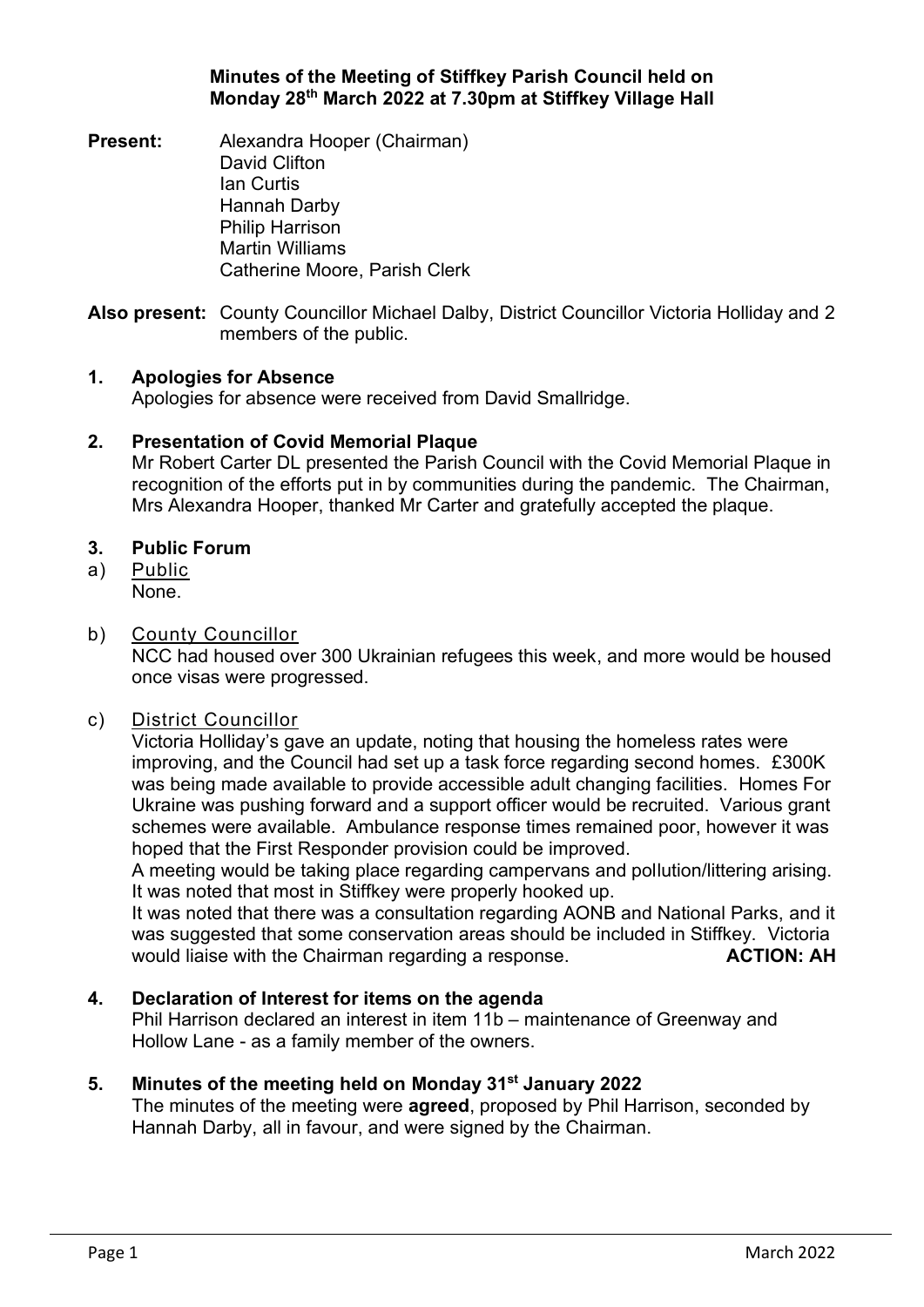# **6. Minutes of the meeting held on Saturday 12th February 2022**

The minutes of the meeting were **agreed**, proposed by Hannah Darby, seconded by Alex Hooper, all in favour, and were signed by the Chairman.

# **7. Matters Arising from the Minutes**

# a) Meadow Lea Traffic Management

It was reported that the traffic management was due to be removed on Friday, and two requests for extensions by the contractors had been refused by Norfolk County Council. The Clerk had received assurance that the scaffold would be moved by the end of Friday 1<sup>st</sup> April 2022.

## **8. Planning**

a) New Applications None.

#### b) Applications considered between meetings LA/22/0182 Great Yard House, 10-12 Bridge Street: Works to replace existing concrete ground floor with new limecrete ground floor. **DEFER TO CONSERVATION**

# c) Decisions

None.

### **9. Finance**

a) Financial Update The Council had £8,161.02 in the bank as of 28<sup>th</sup> February 2022.

### b) Annual Review of Internal Controls

The Internal Controls document was **agreed**, proposed by Hannah Darby, seconded by Ian Curtis, all in favour.

# c) Village Hall Grant

A grant towards the cost of village hall insurance was requested. It was noted that from April 2022, the Parish Council would pay for their use of the Village Hall at a cost of £25 instead of making a contribution towards insurance. The Chairman of the Village Hall made a request for £576 for the village hall insurance, it was noted that £550 had been budgeted in 2021/22. It was **agreed** to pay £550, proposed by Ian Curtis, seconded by David Clifton, all in favour. Ian Curtis was asked to complete the grant application form before the sum would be released. **ACTION: IC**

#### d) Payments

It was **agreed** to pay the following, proposed by Alex Hooper, seconded by Ian Curtis, all in favour:-

| C Moore                    | Salary & Expenses Feb 22 & Mar 22 | £460.04 |
|----------------------------|-----------------------------------|---------|
| HMRC                       | PAYE Feb 22 & Mar 22              | £115.00 |
| <b>TT Jones Electrical</b> | <b>Streetlights Maintenance</b>   | £33.55  |

# **10. Correspondence**

# a) Public Toilets Consultation

North Norfolk District Council had requested feedback on public toilets in the district. There were no comments.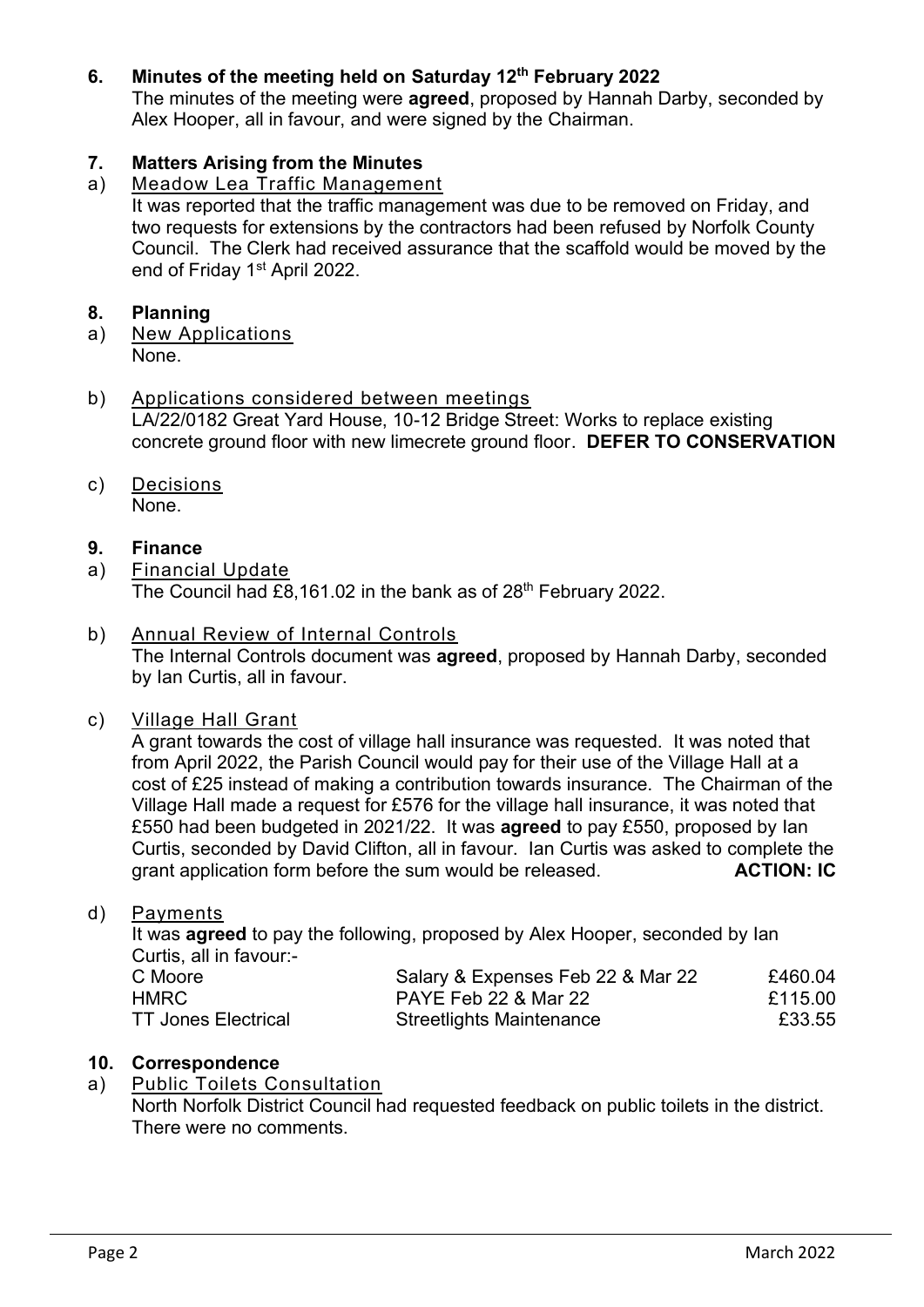b) General Correspondence Blakeney Parish Council had thanked the Council for their support regarding Blakeney Surgery.

# **11. Other Matters**

a) Removal of Stoney Road Bridge; and Registering Footpath It was reported that the National Trust had removed the bridge as it was a safety concern, which had been highlighted by the Parish Council on numerous occasions. A proposed response had been circulated however this was before the National Trust had made a statement saying that they would now replace the bridge. It was **agreed**  that the Council would respond to the statement, requesting a timeframe for pushing this forward and asking for regular updates, noting that this was a matter of urgency. Response to be drafted by Chairman and sent by the Clerk. **ACTION: AH** Ian Curtis had received the paperwork relating to the historic footpath and would begin the application to register the footpath. This would be on the next agenda. **ACTION: IC**

b) Maintenance of Greenway BOAT; Hollow Lane PRoW; and other footpaths Hollow Lane – Chairman had spoken to the Countryside Access Officer to find out what the options were. A response would be chased. A scheme needed to be discussed and priced up to make it safer. **ACTION: AH ACTION: AH** Bangay had been cleared, as had the permissive path to the playing field. White Bridges was clear, the steps down from sluices needed some maintenance as the handrail had gone however this was the responsibility of the Environment Agency. Greenway – Ian Curtis noted that the bottom of the Greenway needed repairing. It was understood it should be repaired by those living alongside the Greenway. Phil Harrison understood that the left hand side was the responsibility of the farm, and the right hand side the campsite. It was questioned to what degree it required repair, and what this would cost. It was noted that the legal standard for a Byway Open to All Traffic (BOAT) was to be 'passable'. Ian Curtis would carry out some more research on this. **ACTION: IC**

Although it was the access to their car park, the National Trust was under no obligation to repair the road, however it was suggested that the National Trust could be asked to make up the BOAT when the heavy work was undertaken on the bridge. The Parish Council did not have a formal responsibility other than to ensure that public rights of way were open and accessible.

It was noted that the rough land between the car park and Greenway was privately owned, with a right of passage over the land allowed. The legalities and liabilities of risk regarding passing the land were mentioned.

The Clerk was asked to put this onto the next agenda. **ACTION: Clerk**

c) Village Hall Planning Application

It was **agreed** that the expired application would be re-submitted in the name of the Parish Council, and would be paid for by the Village Hall, proposed by Ian Curtis, seconded by David Clifton, all in favour. **ACTION: IC ACTION: IC** 

- d) Street Lighting Electric Quotation The Clerk was looking at better deals but hadn't had anything substantial. It was **agreed** to delegate authority to the Clerk to find the best deal, proposed by Alex Hooper, seconded by Ian Curtis, all in favour. **ACTION: Clerk**
- e) Review of Asset Register

The Asset Register was reviewed, with no amendments.